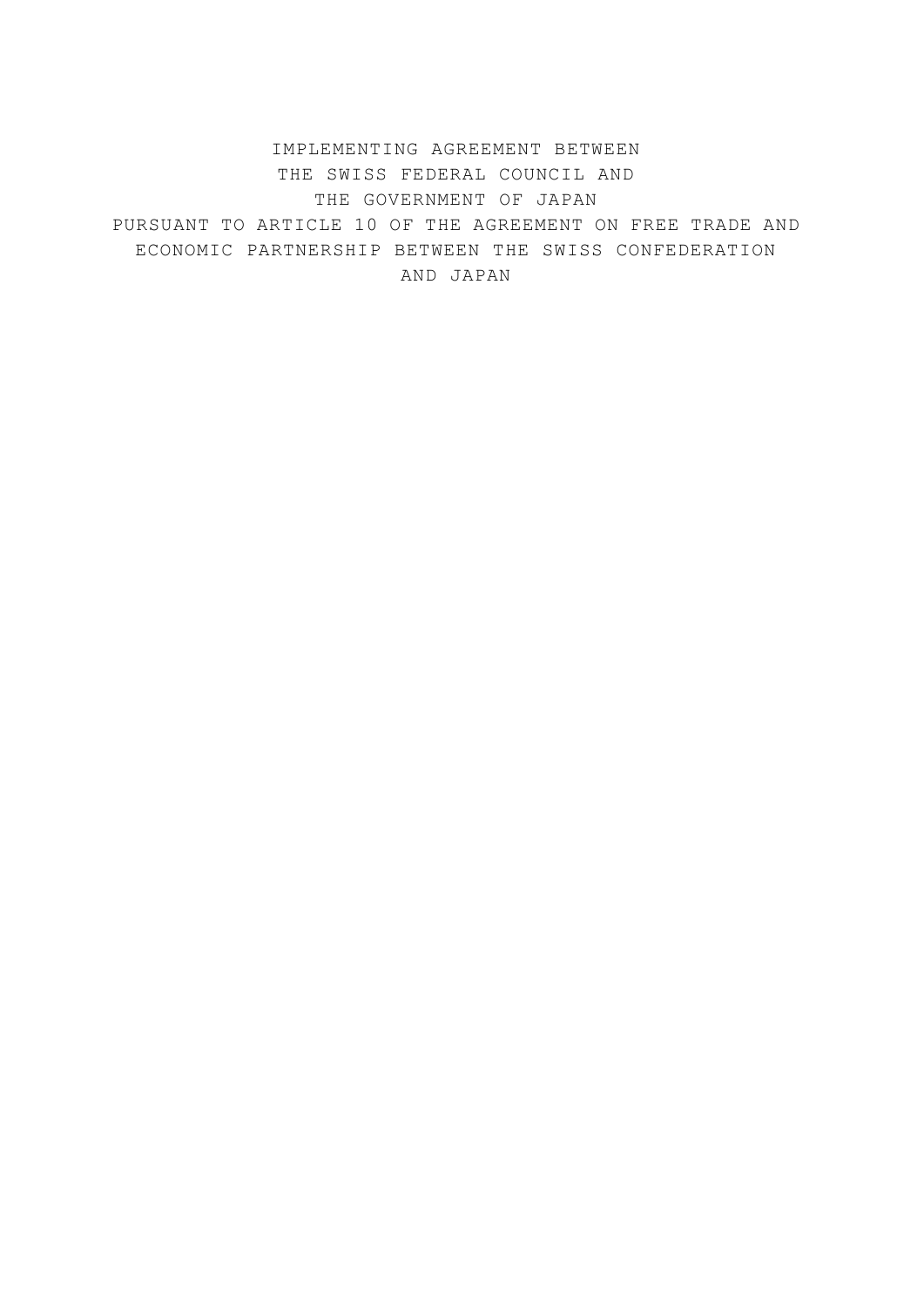```
Preamble 
Chapter 1 General Provisions 
     Article 1 Scope and Relation to the Basic Agreement 
     Article 2 Definitions 
Chapter 2 Customs Procedures and Trade Facilitation 
     Article 3 Mutual Assistance 
     Article 4 Information and Communications 
                 Technology 
     Article 5 Risk Management 
     Article 6 Enforcement against Illicit Trafficking 
     Article 7 Intellectual Property Rights 
     Article 8 Exchange of Information 
Chapter 3 Competition 
     Article 9 Objective and Definitions 
     Article 10 Notification 
     Article 11 Cooperation in Enforcement Activities 
     Article 12 Exchange of Information 
     Article 13 Coordination of Enforcement Activities 
     Article 14 Cooperation regarding Anticompetitive 
                  Activities in a Country that Adversely 
                  Affect the Interests of the Other Country 
     Article 15 Avoidance of Conflicts over Enforcement 
                 Activities 
     Article 16 Transparency 
     Article 17 Consultations 
     Article 18 Confidentiality of Information 
     Article 19 Use of Information for Criminal 
                 Proceedings 
     Article 20 Communications 
     Article 21 Miscellaneous 
Chapter 4 Promotion of a Closer Economic Relationship 
     Article 22 Contact Point 
Chapter 5 Final Provisions 
     Article 23 Implementation 
     Article 24 Amendment 
     Article 25 Entry into Force
```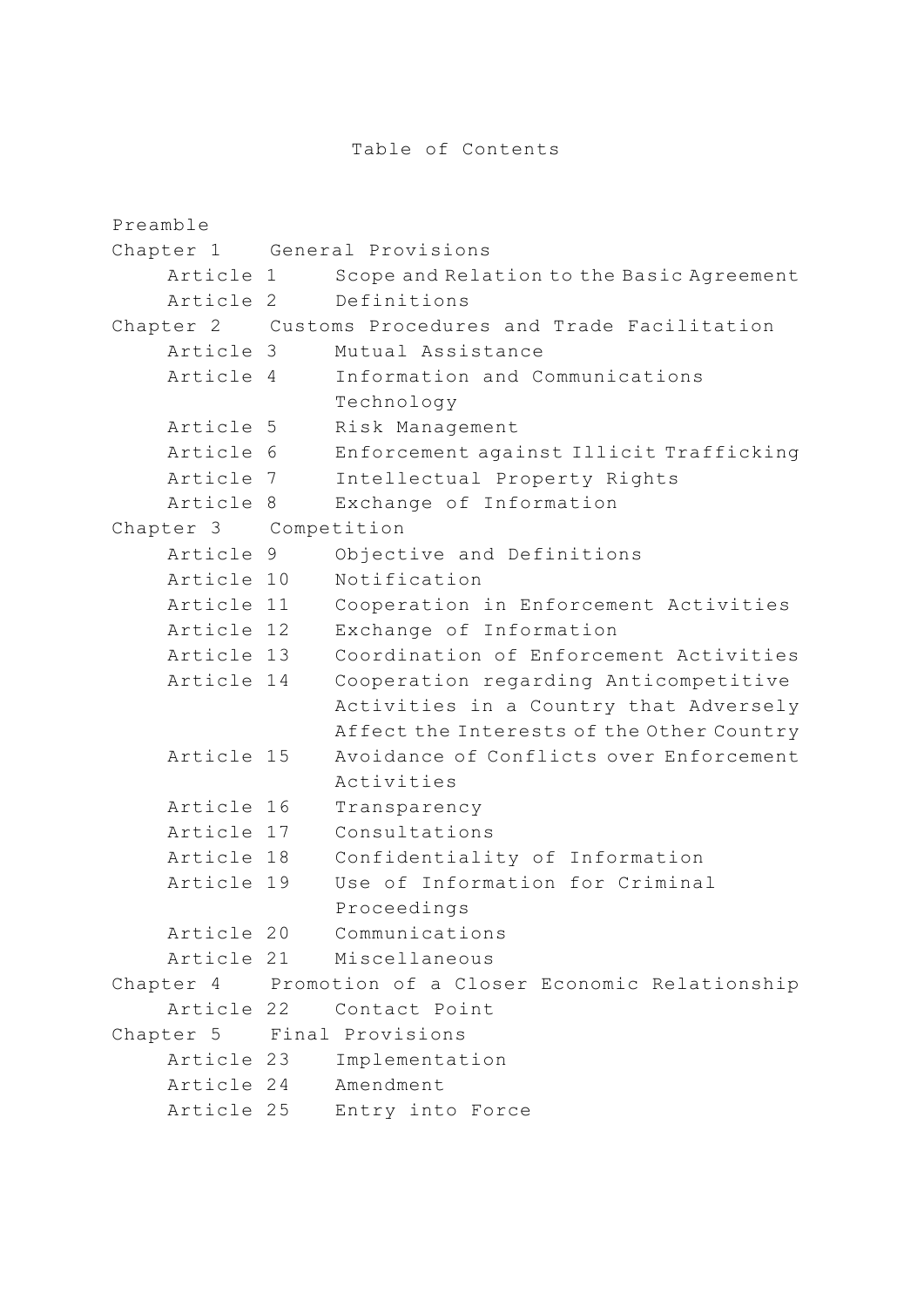#### Preamble

The Government of Japan and the Swiss Federal Council,

 In accordance with Article 10 of the Agreement on Free Trade and Economic Partnership between Japan and the Swiss Confederation (hereinafter referred to as "the Basic Agreement"),

HAVE AGREED as follows: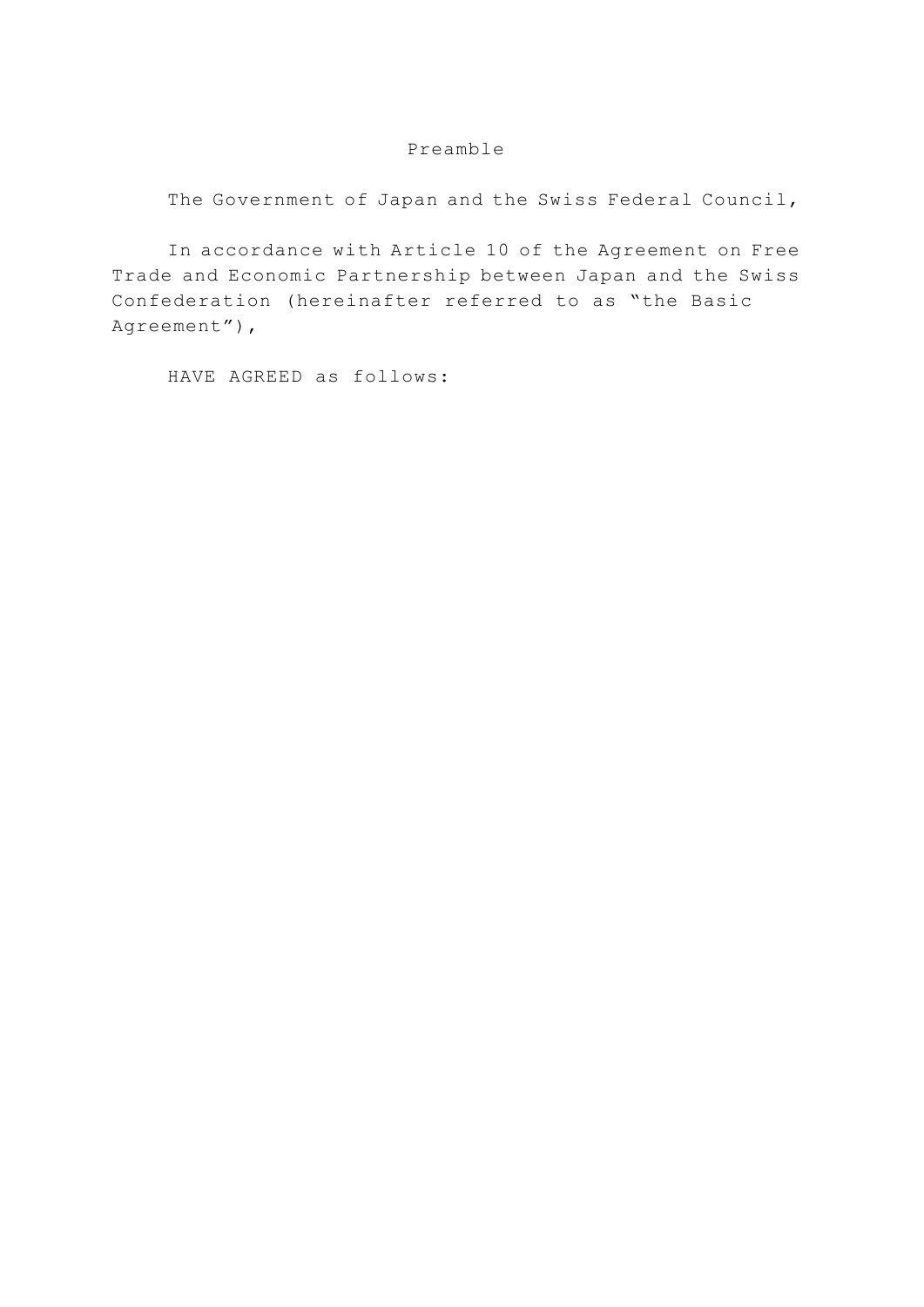## Chapter 1 General Provisions

#### Article 1

#### Scope and Relation to the Basic Agreement

1. This Agreement sets out details and procedures for the implementation of certain provisions of the Basic Agreement.

2. Unless otherwise provided for in this Agreement, Chapters 1, 15 and 16 of the Basic Agreement shall apply to this Agreement, *mutatis mutandis*.

3. Chapter 14 of the Basic Agreement shall apply *mutatis mutandis* with respect to the settlement of disputes between the Parties concerning the interpretation or application of Chapter 2 and this Chapter.

## Article 2 Definitions

For the purposes of this Agreement:

- (a) "Countries" means Japan and the Swiss Confederation (hereinafter referred to as "Switzerland"), and "Country" means either Japan or Switzerland; and
- (b) "Parties" means the Government of Japan and the Swiss Federal Council, and "Party" means either the Government of Japan or the Swiss Federal Council.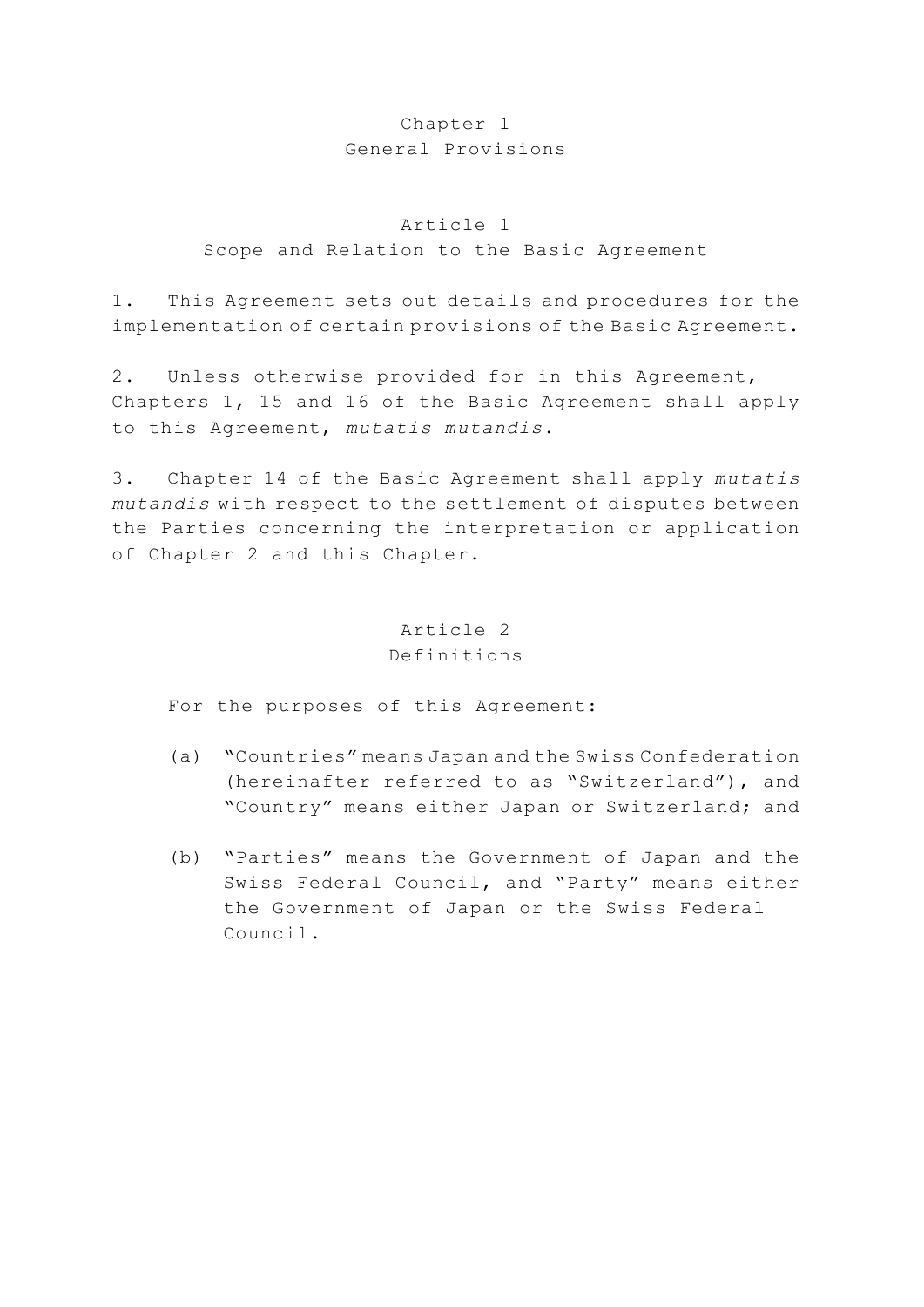### Chapter 2 Customs Procedures and Trade Facilitation

## Article 3 Mutual Assistance

1. The Parties shall assist each other through their customs authorities to ensure the proper application of customs laws, and to prevent, investigate and repress any violation or attempted violation of customs laws.

2. The Parties shall cooperate through their customs authorities, when necessary and appropriate, in the area of research, development, and testing of new customs procedures and new enforcement aids and techniques, training activities of customs officers, and exchange of personnel between the customs authorities.

### Article 4

Information and Communications Technology

1. The customs authorities of the Parties (hereinafter referred to as "the customs authorities") shall make cooperative efforts to promote the use of information and communication technology in their customs procedures.

2. The customs authorities shall exchange information, including best practices, on the use of information and communication technology for the purpose of improving customs procedures.

# Article 5 Risk Management

1. In order to facilitate customs clearance of products traded between the customs territories of the Countries, the customs authorities shall continue to use risk management.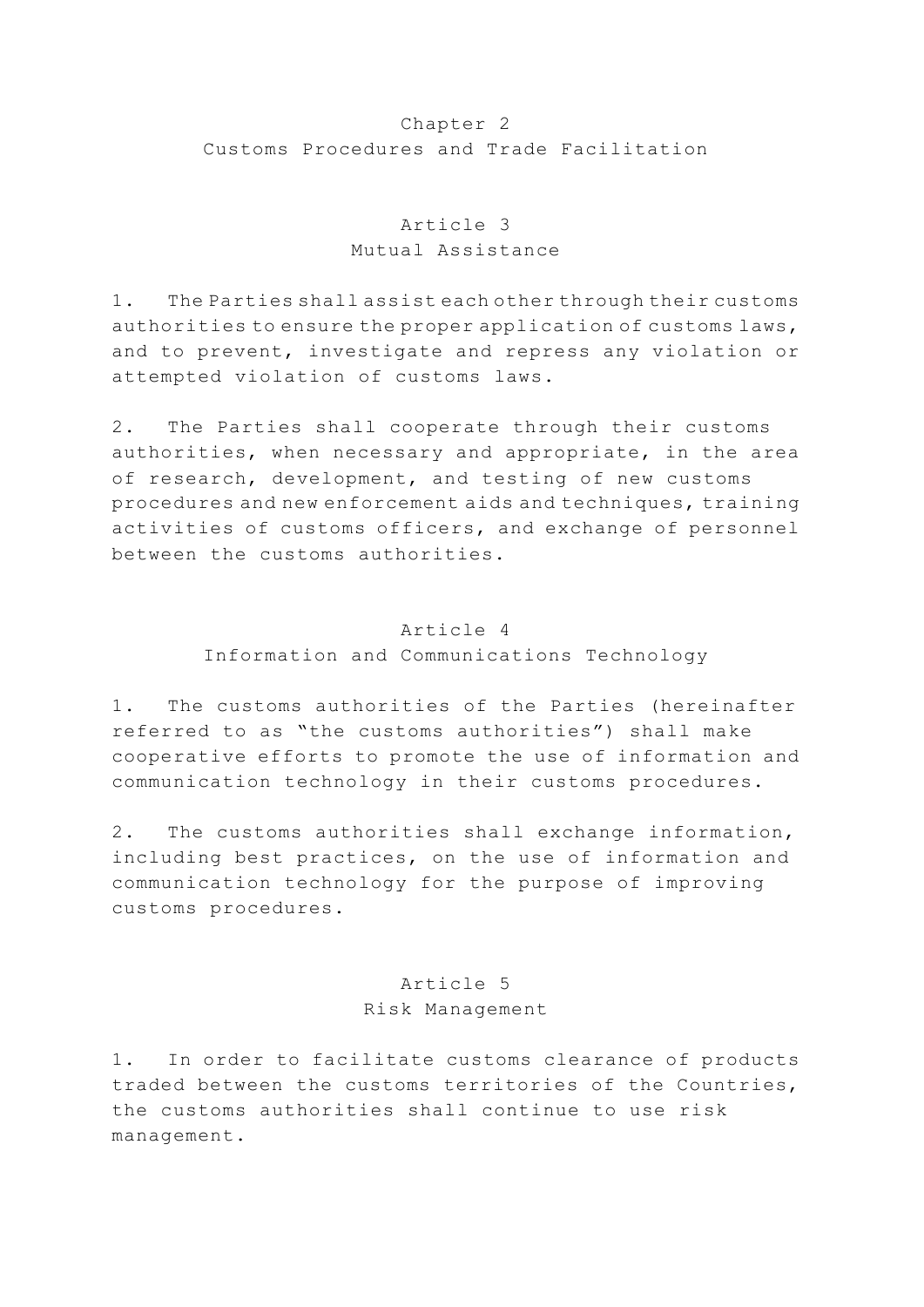2. The Parties shall endeavour to promote, through seminars and courses, the use of risk management and the improvement of risk management techniques in the Countries as well as in third countries or customs territories.

3. The customs authorities shall exchange information, including best practices, on risk management techniques and other enforcement techniques.

#### Article 6

#### Enforcement against Illicit Trafficking

1. The customs authorities shall cooperate in, and exchange information on, their enforcement activities against trafficking of illicit drugs and other prohibited products at their customs checkpoints.

2. The Parties shall endeavour to promote cooperation under the Customs Co-operation Council in fighting trafficking of illicit drugs and other prohibited products at their customs checkpoints.

## Article 7 Intellectual Property Rights

 The customs authorities shall cooperate in, and exchange information on, their enforcement activities against the importation and exportation of products suspected of infringing intellectual property rights.

# Article 8 Exchange of Information

1. Each Party shall maintain the confidentiality of any information communicated to it in confidence by the other Party pursuant to this Chapter, unless that other Party consents to the disclosure of such information.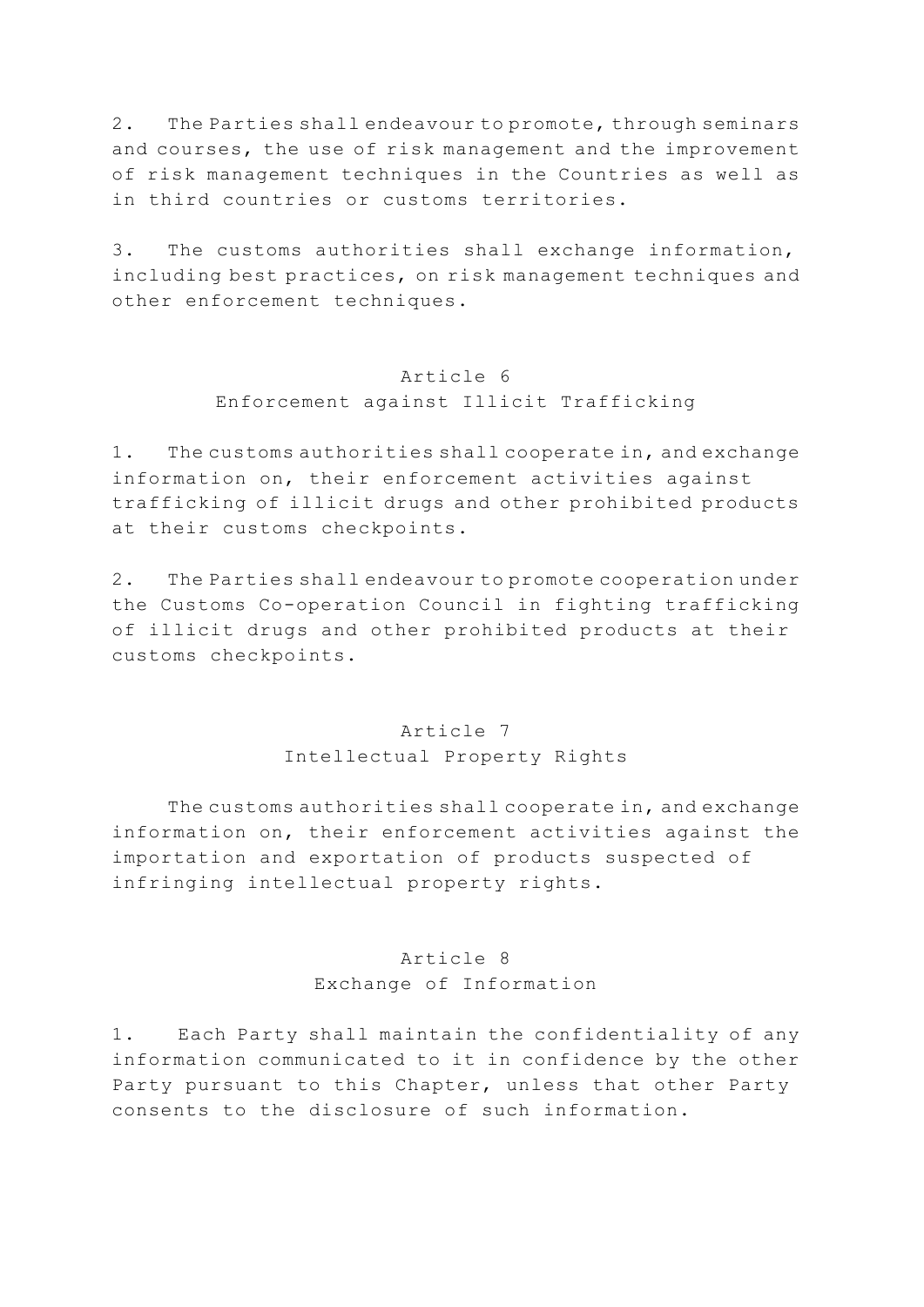2. Notwithstanding paragraph 1, the Swiss Federal Council may provide any information received pursuant to this Chapter to the authorities of the Principality of Liechtenstein, as long as the Customs Union Treaty of 29 March 1923 between the Swiss Confederation and the Principality of Liechtenstein remains in force. In this context, the Swiss Federal Council shall ensure that all of its obligations provided for in this Article are fulfilled within its customs territory.

3. Information provided by the customs authority of a Party to the customs authority of the other Party pursuant to this Chapter shall be used only in the exercise of functions of the latter customs authority under its Country's customs laws.

4. Each Party may limit the information it communicates to the other Party when that other Party is unable to give the assurance requested by the former Party with respect to the maintenance of confidentiality or the limitations of purposes for which the information will be used.

5. If a Party that requests information would be unable to comply with a similar request in case it were made by the other Party, the former Party shall draw attention to that fact in its request. Execution of such a request shall be at the discretion of the latter Party.

6. Information provided pursuant to this Chapter shall not be used by the Party that receives such information in criminal proceedings carried out by a court or a judge.

7. In the event that information communicated by a Party to the other Party pursuant to this Chapter is needed for presentation to a court or a judge in criminal proceedings, that other Party shall submit a request for such information to the former Party through the diplomatic channel or other channels established in accordance with the laws of the Country of the former Party. The former Party will make its best efforts to respond promptly and favourably and to meet any reasonable deadlines indicated by the latter Party.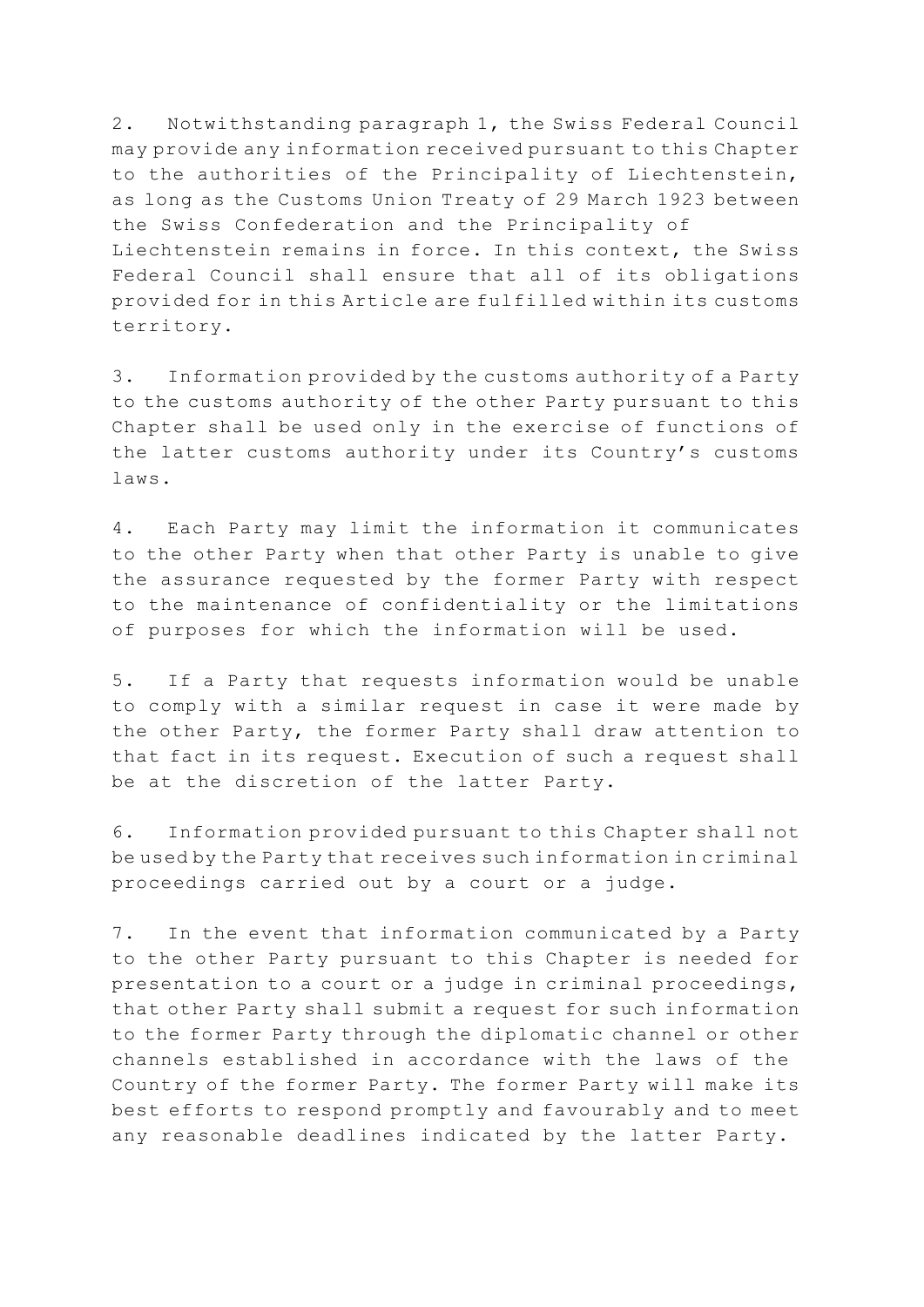8. Notwithstanding any other provision of this Chapter, a Party shall not be required to communicate information if such communication is prohibited by the laws and regulations of its Country or if it considers such communication incompatible with its important interests.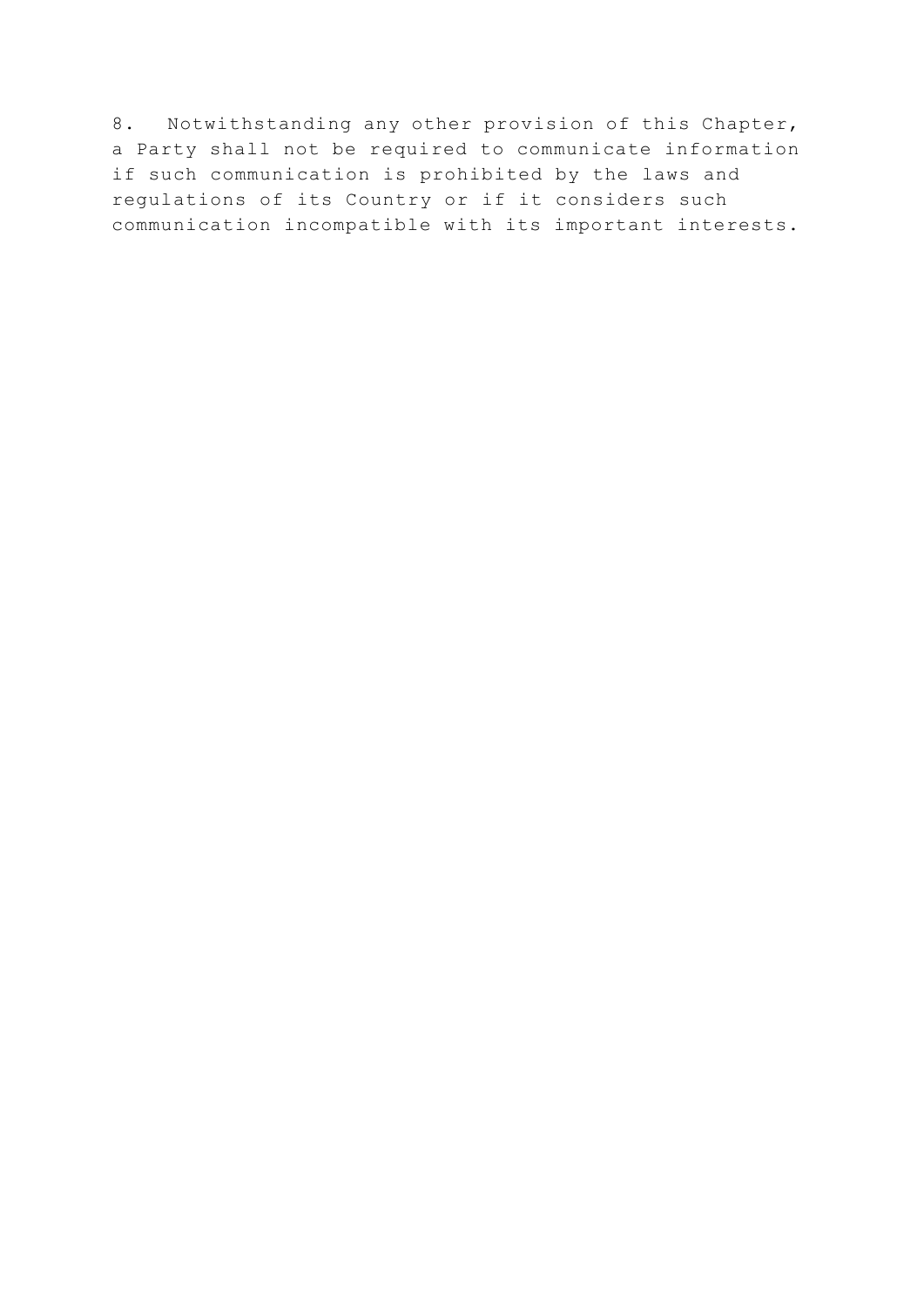### Chapter 3

#### Competition

# Article 9 Objective and Definitions

1. The objective of this Chapter is to provide for the details and procedures concerning the implementation of the cooperation set forth in Article 104 of the Basic Agreement.

- 2. For the purposes of this Chapter:
	- (a) "competition authority" means:
		- (i) for Japan, the Fair Trade Commission; and
		- (ii) for Switzerland, the Competition Commission and its Secretariat;
	- (b) "competition law" means:
		- (i) for Japan, the Law Concerning Prohibition of Private Monopoly and Maintenance of Fair Trade (Law No. 54, 1947) (hereinafter referred to as "the Antimonopoly Law") and its implementing regulations as well as any amendments thereto; and
		- (ii) for Switzerland, the Federal Act on Cartels and Other Restraints of Competition of 6 October 1995 (hereinafter referred to as "Acart") and its implementing regulations, as well as any amendments thereto;
	- (c) "enforcement activity" means any investigation or proceeding conducted by a Party in relation to the application of the competition law of its Country, but shall not include:
		- (i) the review of business conduct or routine filings; and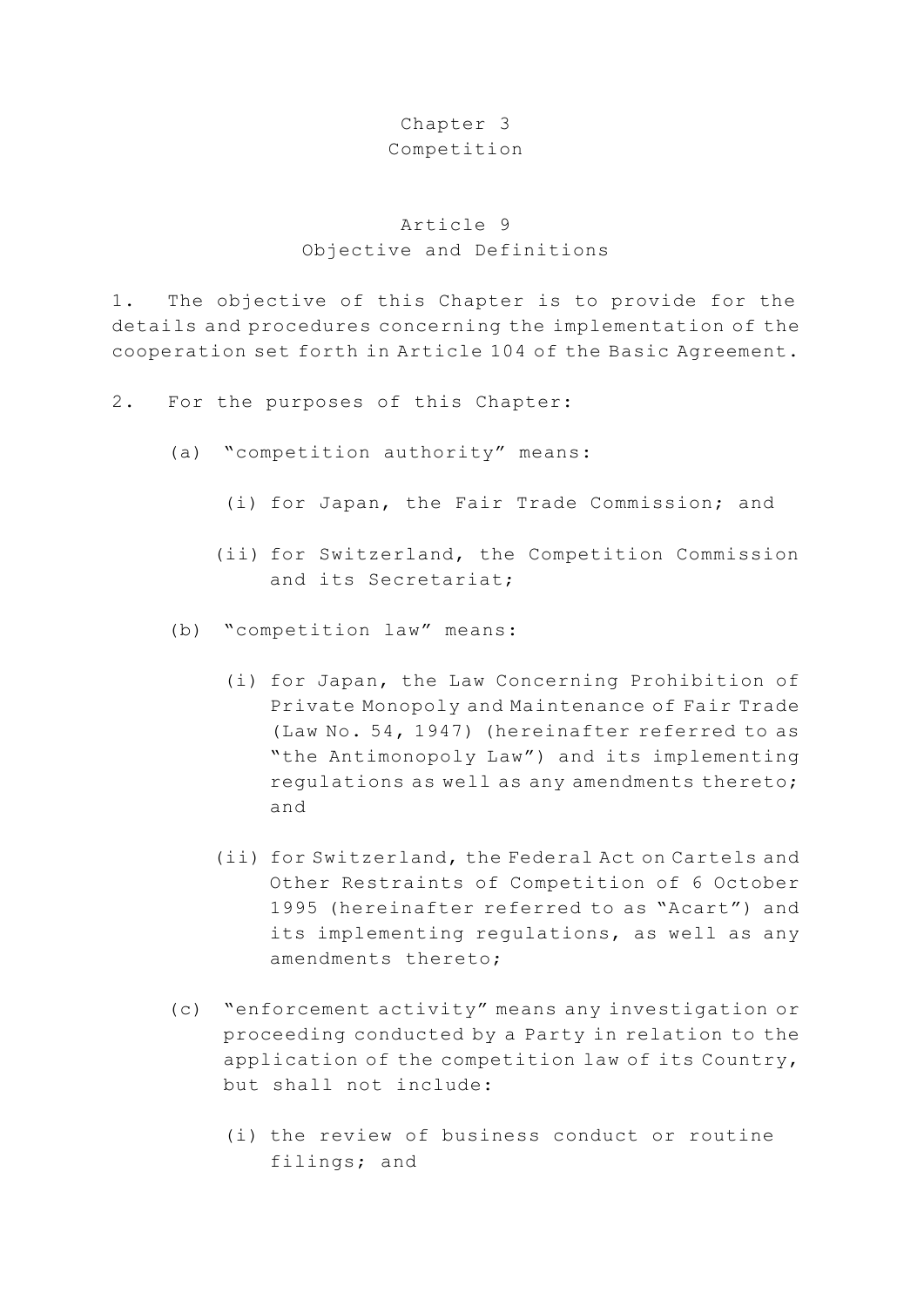- (ii) research, studies or surveys with the objective of examining the general economic situation or general conditions in specific sectors; and
- (d) "enterprise" means any private or public entity subject to the competition law of a Country, regardless of its legal or organisational form.

Article 10 Notification

1. The competition authority of each Party shall notify the competition authority of the other Party of the enforcement activities of its Party that it considers may affect the important interests of the Country of the other Party.

2. Enforcement activities of a Party that may affect the important interests of the Country of the other Party include those that:

- (a) are relevant to enforcement activities of the other Party;
- (b) are against a national or a permanent resident of that Country, or against an enterprise incorporated or organised under the applicable laws and regulations in the territory of that Country;
- (c) involve mergers or acquisitions in which:
	- (i) one or more of the parties to the transaction; or
	- (ii) an enterprise controlling one or more of the parties to the transaction,

 is an enterprise incorporated or organised under the applicable laws and regulations in the territory of that Country;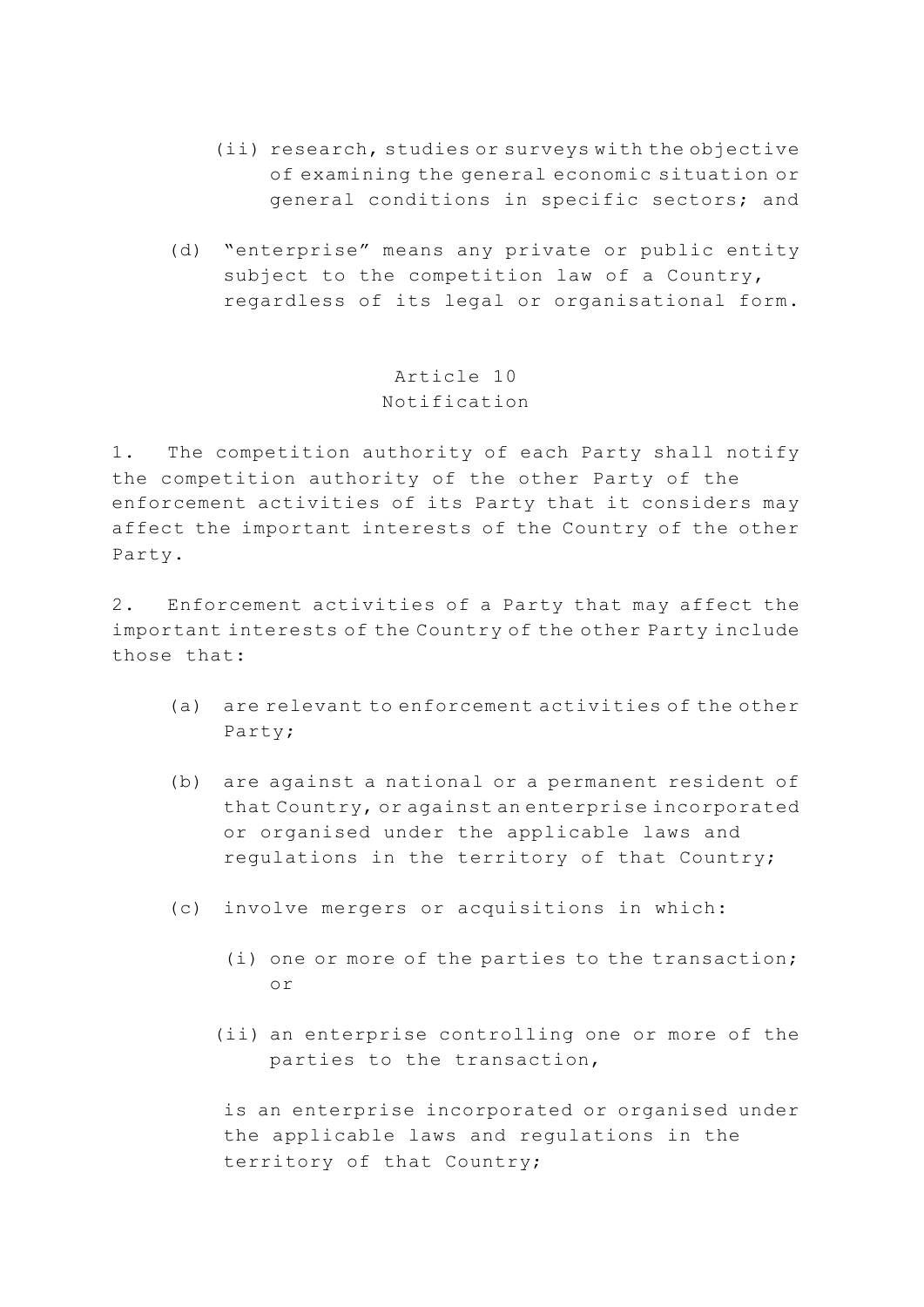- (d) involve anticompetitive activities, other than mergers or acquisitions, that are substantially carried out in the territory of that Country;
- (e) involve conduct considered by the notifying competition authority to have been required, encouraged or approved by the other Party; or
- (f) involve the imposition of, or the application for, sanctions or other relief by the Party that would require or prohibit conduct in the territory of that Country.

3. Where notification is required pursuant to paragraph 1 with respect to mergers or acquisitions, the notification shall be given not later than:

- (a) in the case of the competition authority of Japan, the time it seeks production of documents, reports or other information concerning the proposed transaction pursuant to the Antimonopoly Law; and
- (b) in the case of the competition authority of Switzerland, the time it takes the decision to initiate proceedings according to paragraph 1 of Article 32 of Acart.

4. Where notification is required pursuant to paragraph 1 with respect to enforcement activities other than those related to mergers or acquisitions, the notification shall be given:

- (a) in the case of the competition authority of Japan, as far in advance of the following actions as is practically possible:
	- (i) the filing of a criminal accusation;
	- (ii) the filing of a complaint seeking an urgent injunction;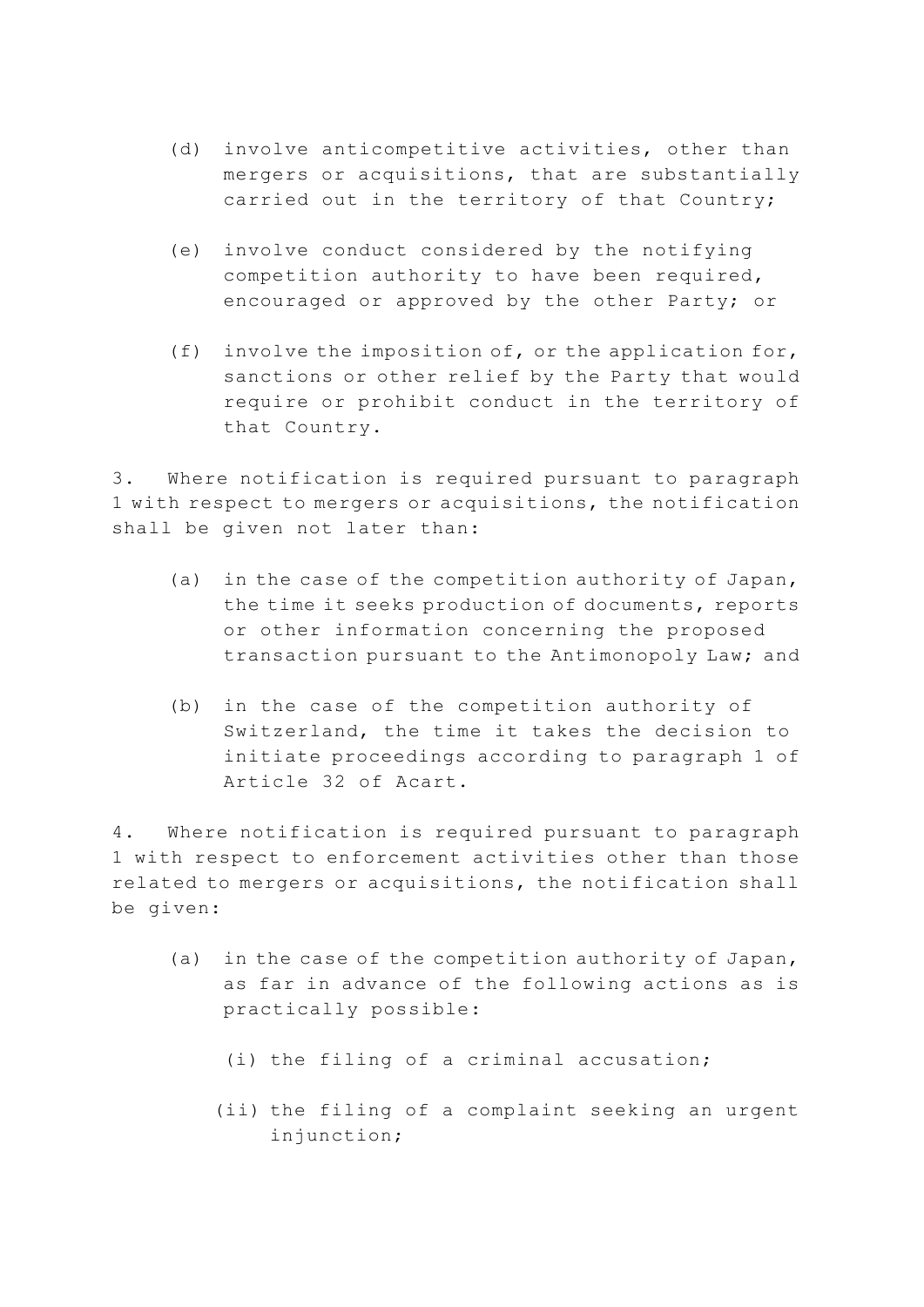- (iii) the issuance of the decision to initiate a hearing;
	- (iv) the issuance of a cease and desist order; and
		- (v) the issuance of a surcharge payment order when no prior or simultaneous cease and desist order with respect to the payer has been issued; and
- (b) in the case of the competition authority of Switzerland, as far in advance of the issuance of a proposal from the Secretariat of the Competition Commission pursuant to paragraph 1 of Article 30 of Acart as is practically possible.

5. Notifications provided for under this Article shall be sufficiently detailed to enable the notified competition authority to make an initial evaluation of the effect on the important interests of its Country.

### Article 11

## Cooperation in Enforcement Activities

 The competition authority of each Party shall render assistance to the competition authority of the other Party in its enforcement activities to the extent consistent with the laws and regulations and the important interests of its Country.

## Article 12 Exchange of Information

 For the purposes of cooperation provided for in Article 11, the competition authority of each Party shall, to the extent consistent with its Country's laws and regulations and important interests: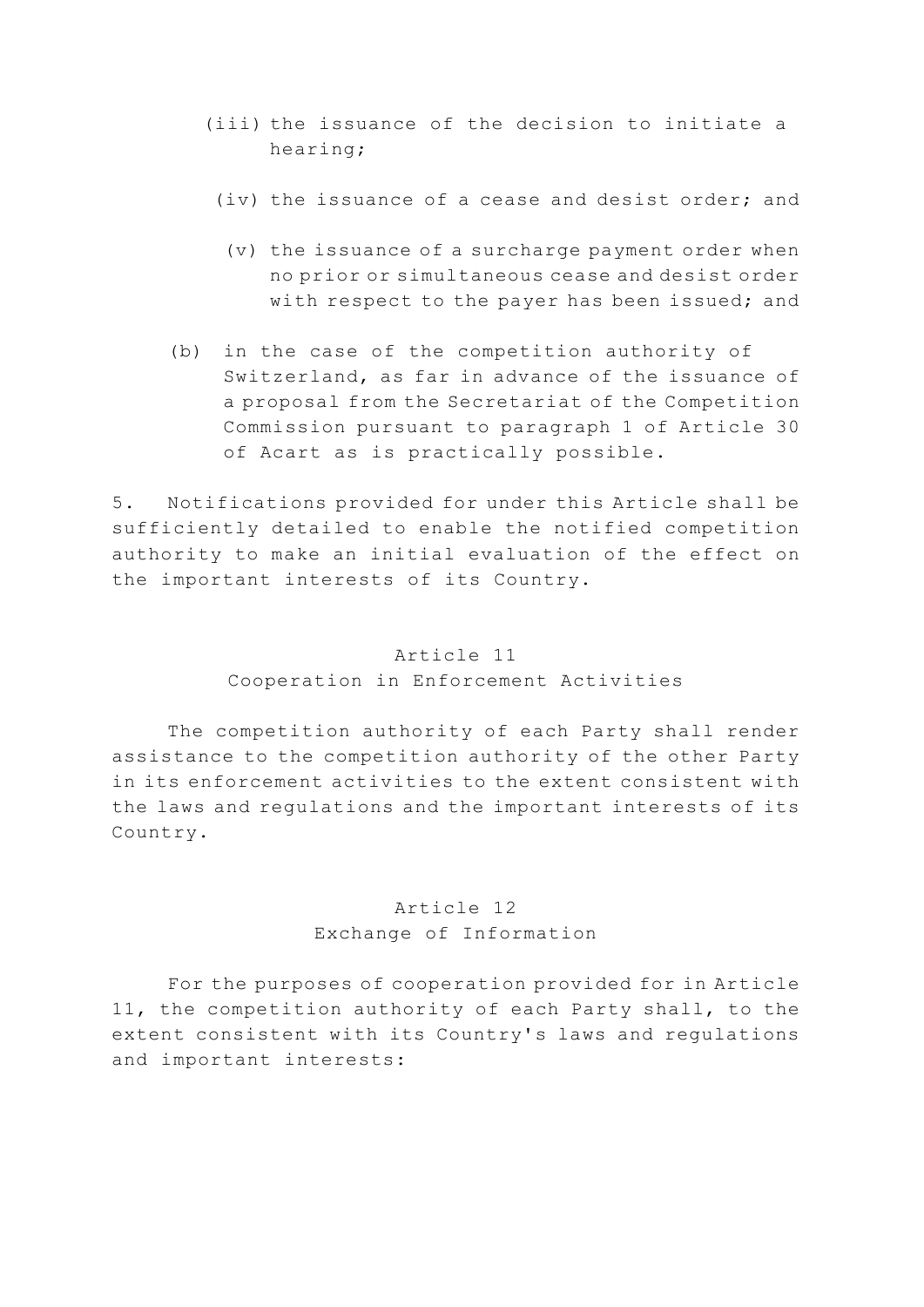- (a) inform the competition authority of the other Party with respect to its enforcement activities involving anticompetitive activities that it considers may also have an adverse effect on competition in the territory of the other Country;
- (b) provide the competition authority of the other Party with any significant information, within its possession and that comes to its attention, about anticompetitive activities that it considers may be relevant to, or may warrant, enforcement activities by the competition authority of the other Party; and
- (c) provide the competition authority of the other Party, upon request and in accordance with the provisions of this Chapter, with information within its possession that is relevant to the enforcement activities of that competition authority.

# Article 13 Coordination of Enforcement Activities

1. Where the competition authorities are pursuing enforcement activities with regard to matters that are related to each other:

- (a) they shall consider coordination of their enforcement activities; and
- (b) the competition authority of each Party shall consider, where consistent with the important interests of its Country and upon request by the competition authority of the other Party, inquiring whether natural persons or enterprises who have provided confidential information in connection with the enforcement activities will consent to the sharing of such information with the competition authority of the other Party.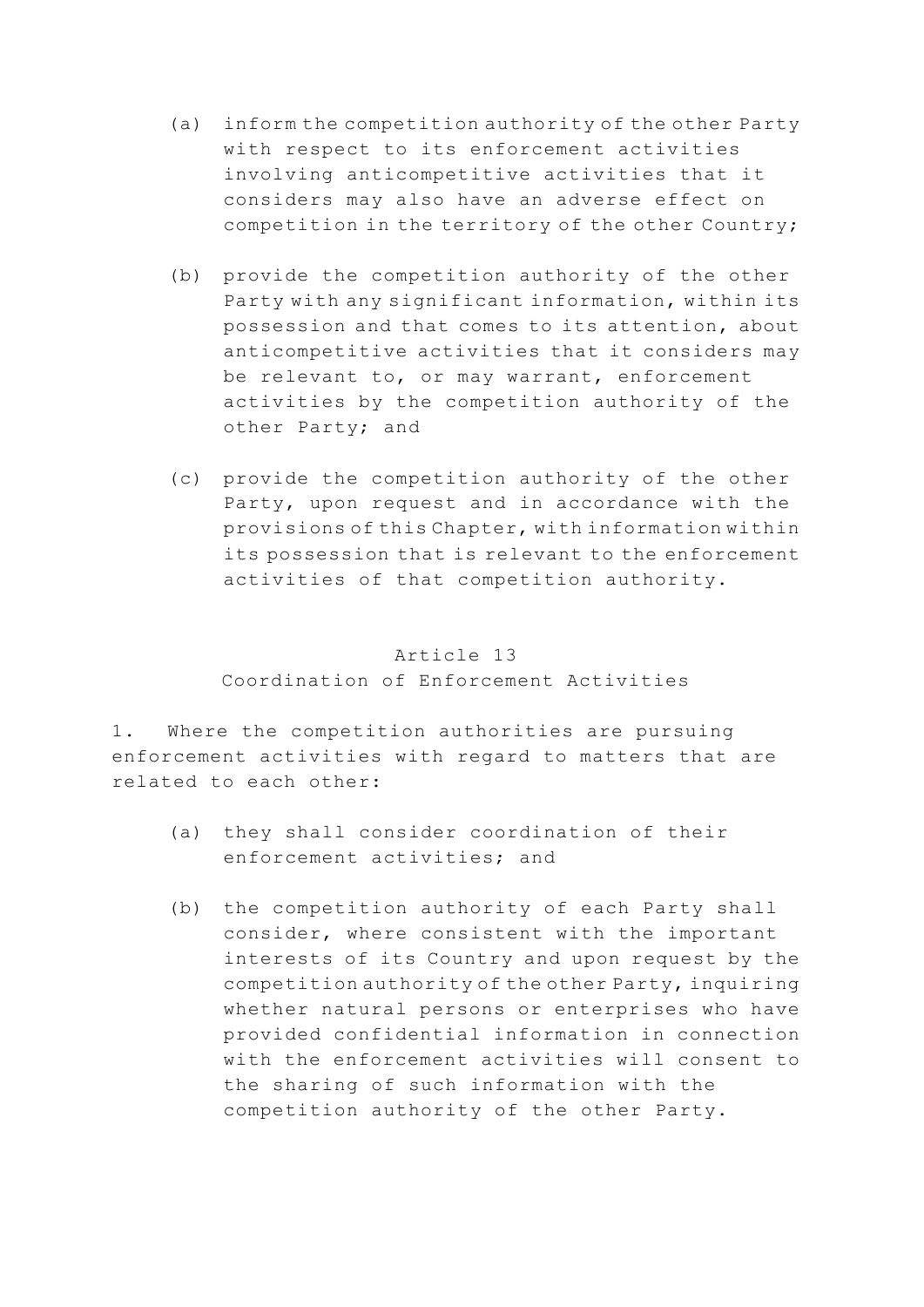2. In considering whether particular enforcement activities should be coordinated, the competition authorities should take into account the following factors, among others:

- (a) the effect of such coordination on their ability to achieve the objectives of their enforcement activities;
- (b) their relative abilities to obtain information necessary to conduct the enforcement activities;
- (c) the extent to which the competition authority of either Party can secure effective relief against the anticompetitive activities involved;
- (d) the possible reduction of cost to the Parties and to the natural persons or enterprises subject to the enforcement activities; and
- (e) the potential advantages of coordinated relief to the Parties and to the natural persons or enterprises subject to the enforcement activities.

3. The competition authority of each Party may, subject to appropriate notification to the competition authority of the other Party, limit or terminate the coordination of enforcement activities at any time and pursue its enforcement activities independently.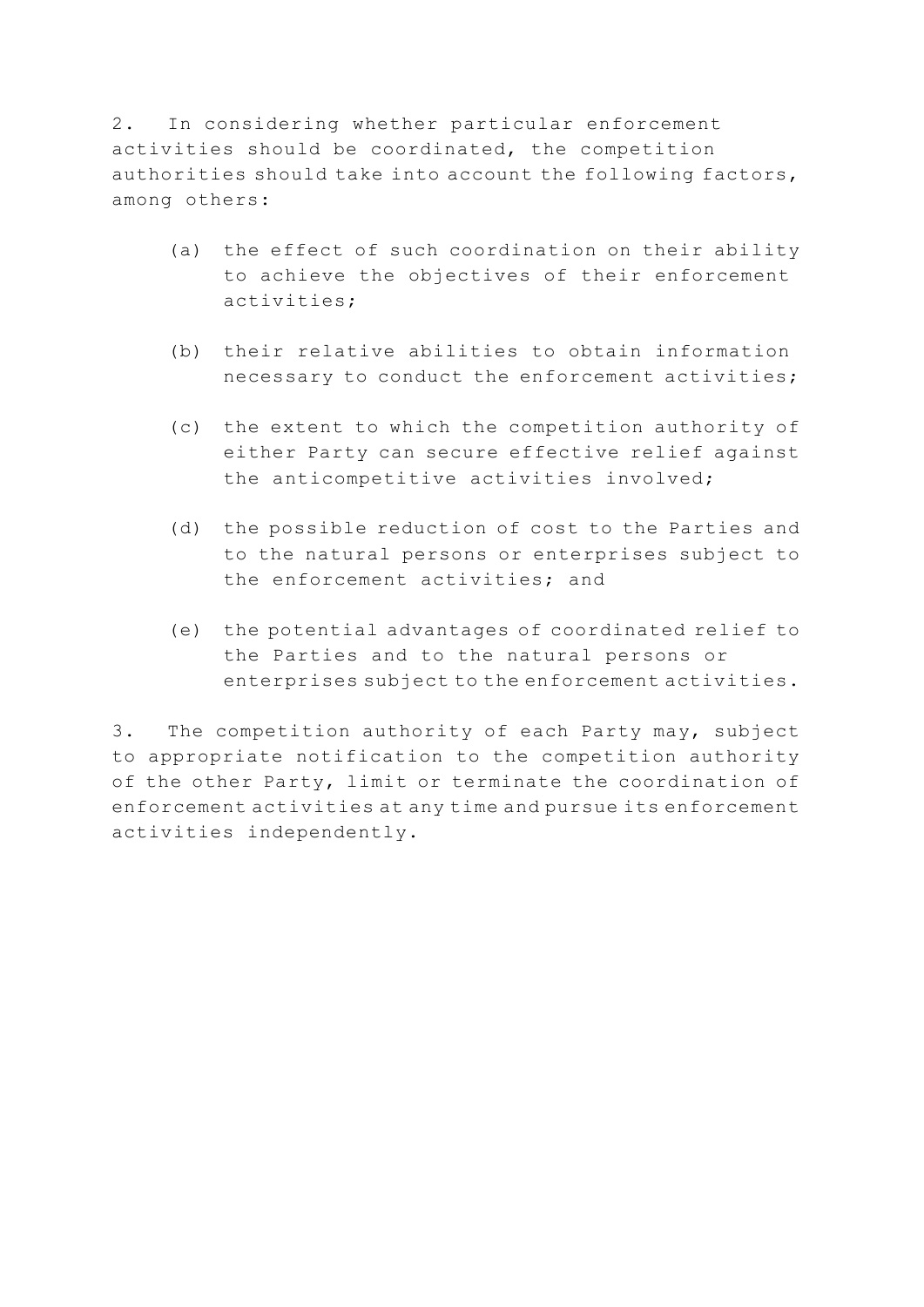#### Article 14

# Cooperation regarding Anticompetitive Activities in a Country that Adversely Affect the Interests of the Other Country

1. If the competition authority of a Party believes that the important interests of its Country are adversely affected by anticompetitive activities carried out in the territory of the other Country, it may request that the competition authority of the other Party initiate appropriate enforcement activities, taking into account the importance of avoiding conflicts regarding jurisdiction and the fact that the competition authority of the other Party may be in a position to conduct more effective enforcement activities with regard to such anticompetitive activities.

2. The request made pursuant to paragraph 1 shall be as specific as possible about the nature of the anticompetitive activities and their effect on the important interests of the Country of the requesting competition authority, and shall include an offer of such further information and other cooperation as the requesting competition authority is able to provide.

3. The requested competition authority shall carefully consider whether to initiate enforcement activities, or whether to expand ongoing enforcement activities, with respect to the anticompetitive activities identified in the request made pursuant to paragraph 1. The requested competition authority shall inform the requesting competition authority of its decision as soon as practically possible. If the requested competition authority initiates enforcement activities, or expands ongoing enforcement activities, it shall inform the requesting competition authority of their outcome and, to the extent possible, of significant interim developments.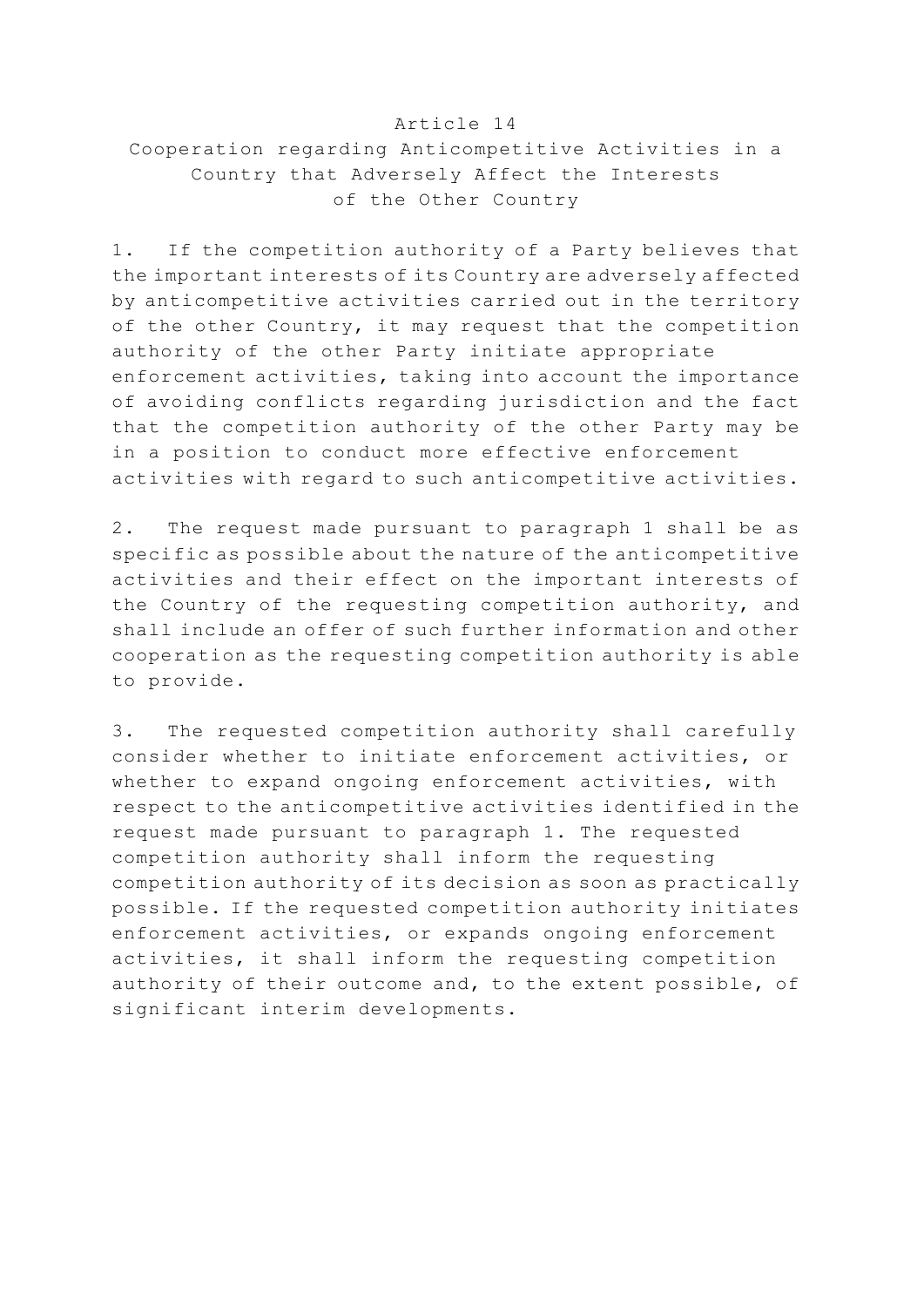4. Nothing in this Article limits the discretion of the requested competition authority under the competition law and enforcement policies of its Country as to whether or not to undertake enforcement activities with respect to the anticompetitive activities identified in the request, or precludes the requesting competition authority from withdrawing its request.

#### Article 15

Avoidance of Conflicts over Enforcement Activities

1. Within the framework of the laws of its Country and to the extent compatible with the important interests of its Country, a Party shall give careful consideration to the important interests of the other Country throughout all phases of its enforcement activities, including decisions regarding the initiation and scope of enforcement activities and the nature of sanctions or other relief sought in each case.

2. When a Party informs the other Party that specific enforcement activities of the latter Party may affect the important interests of the Country of the former Party, the latter Party shall endeavour to provide timely notice of significant developments of such enforcement activities.

3. Where a Party considers that its enforcement activities may adversely affect the important interests of the Country of the other Party, the Parties should consider the following factors, in addition to any other factor that may be relevant, in seeking an appropriate accommodation of the competing interests:

 (a) the relative significance for the anticompetitive activities of conduct or transactions occurring in the territory of the Country of the Party conducting the enforcement activities as compared to conduct or transactions occurring in the territory of the other Country;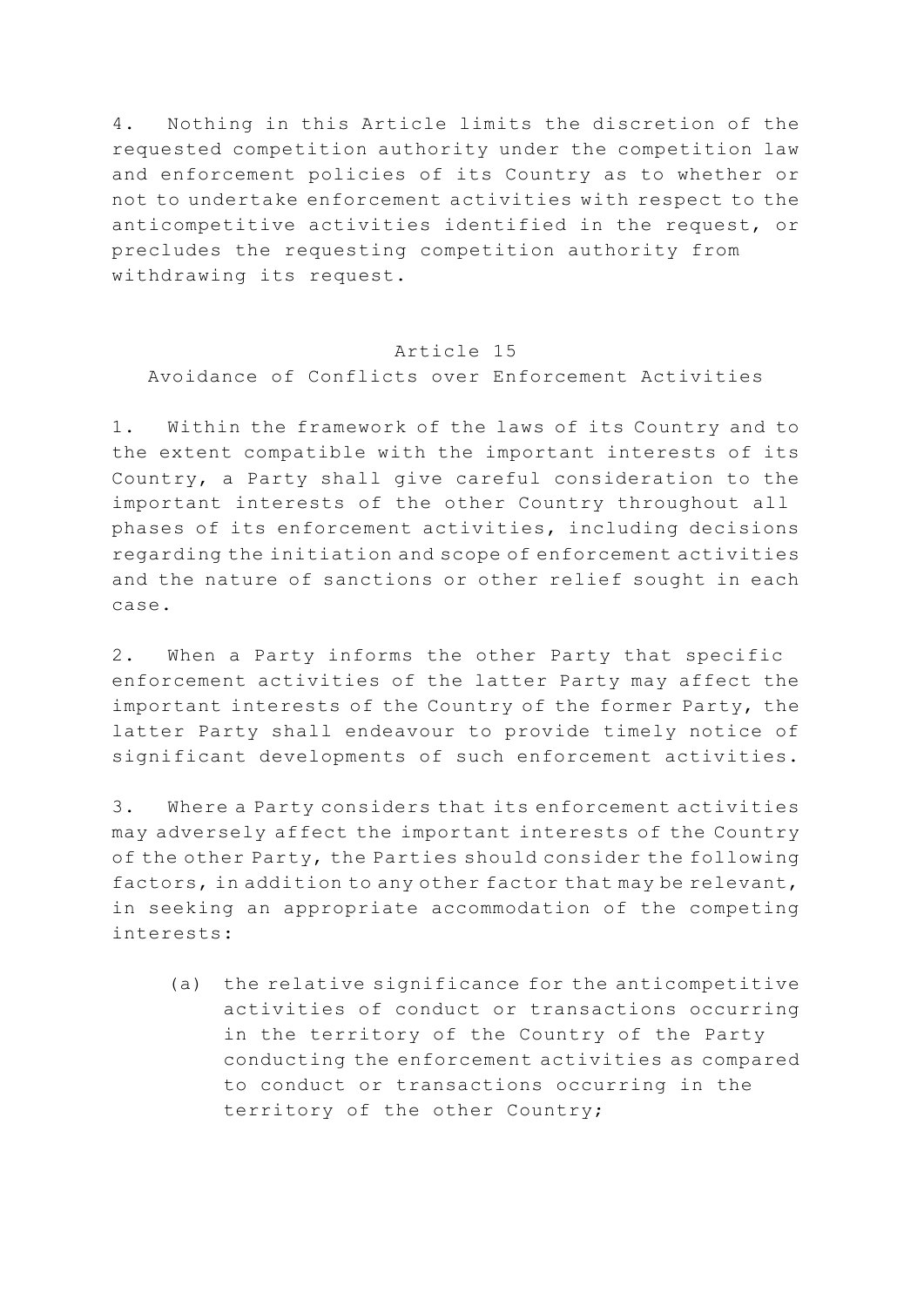- (b) the relative impact of the anticompetitive activities on the important interests of the respective Countries;
- (c) the presence or absence of evidence of an intention on the part of those engaged in the anticompetitive activities to affect consumers, suppliers or competitors in the territory of the Country of the Party conducting the enforcement activities;
- (d) the extent to which the anticompetitive activities substantially lessen competition in the market of each Country;
- (e) the degree of conflict or consistency between the enforcement activities of a Party and the laws and regulations of the Country of the other Party, or the policies or important interests of that Country;
- (f) whether private natural persons or private enterprises will be placed under conflicting requirements by both Countries;
- (g) the location of relevant assets and parties to the transaction;
- (h) the degree to which effective sanctions or other relief can be secured by the enforcement activities of the Party against the anticompetitive activities; and
- (i) the extent to which enforcement activities of the other Party with respect to the same private natural persons or private enterprises would be affected.

Article 16 Transparency

The competition authority of each Party shall: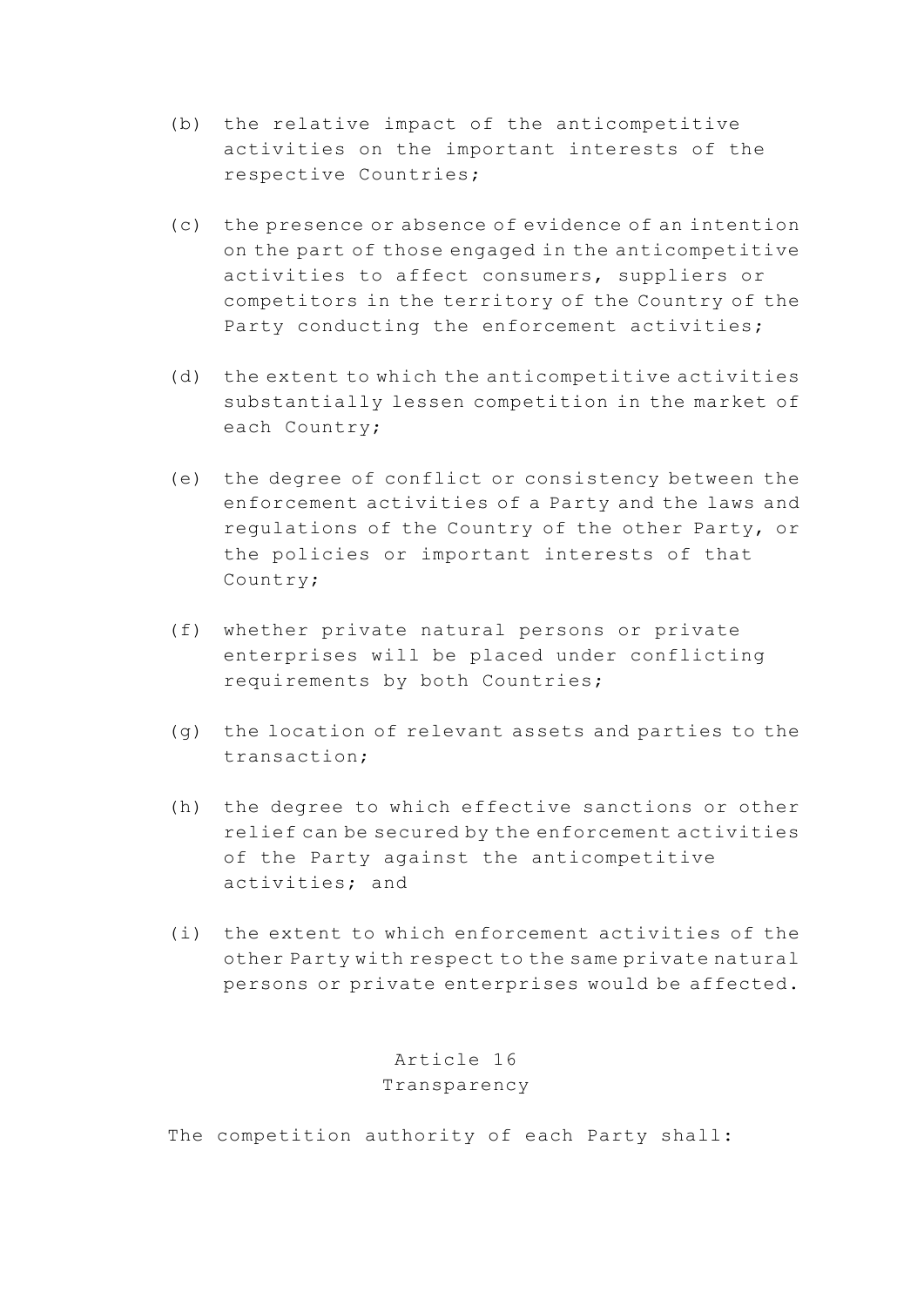- (a) promptly inform the competition authority of the other Party of any amendment of the competition law of its Country and any adoption of new laws and regulations by its Country that control anticompetitive activities;
- (b) provide, as appropriate, the competition authority of the other Party with copies of its publicly-released guidelines or policy statements issued in relation to the competition law of its Country; and
- (c) provide, as appropriate, the competition authority of the other Party with copies of its annual reports and any other publication that are made generally available to the public.

# Article 17 Consultations

 The competition authorities shall consult with each other, upon request of either competition authority, on any matter which may arise in connection with this Chapter.

> Article 18 Confidentiality of Information

1. Notwithstanding any other provisions of this Chapter, neither Party is required to provide information to the other Party if it is prohibited from doing so by the laws and regulations of its Country or finds providing the information incompatible with the important interests of its Country. In particular: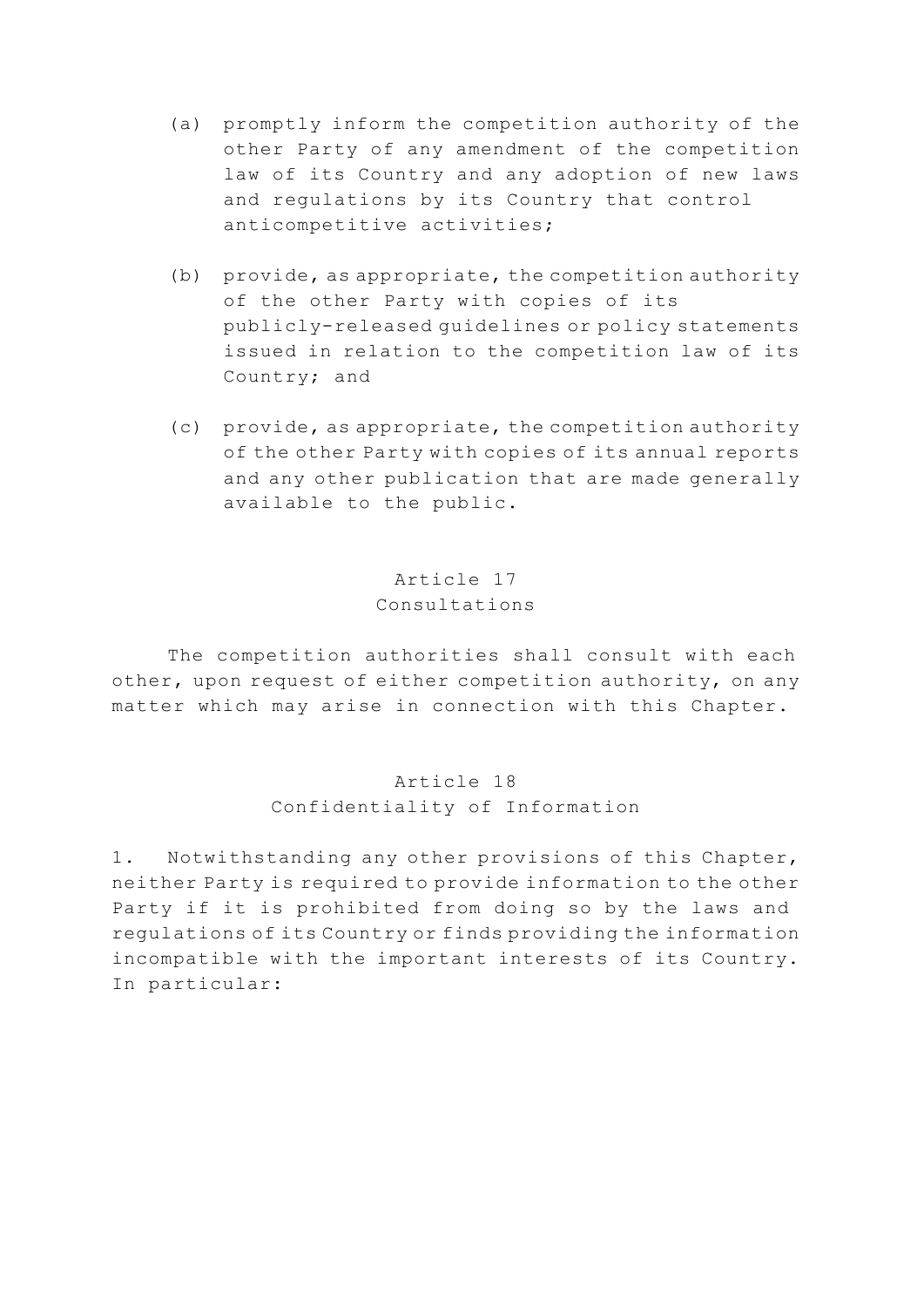- (a) the Government of Japan shall not be required to provide "trade secrets of entrepreneurs" covered by the provisions of Article 39 of the Antimonopoly Law to the Swiss Federal Council, except for those provided with the consent of the entrepreneurs concerned obtained as a result of the inquiry carried out in accordance with subparagraph 1(b) of Article 13; and
- (b) the Swiss Federal Council shall not be required to provide "business secrets" covered by the provisions of Article 25 of Acart to the Government of Japan, except for those provided with the consent of the entrepreneurs concerned obtained as a result of the inquiry carried out in accordance with subparagraph 1(b) of Article 13.
- 2. (a) Information, other than publicly available information, provided by a Party to the other Party pursuant to this Chapter shall only be used by the latter Party for the purpose of effective enforcement of the competition law and shall not be communicated by that latter Party to a third party, unless the former Party has approved otherwise.
	- (b) Information, other than publicly available information, provided by the competition authority of a Party to the competition authority of the other Party pursuant to this Chapter shall only be used by the latter competition authority for the purpose of effective enforcement of the competition law and shall not be communicated by that latter competition authority to other authorities or a third party, unless the competition authority of the former Party has approved otherwise.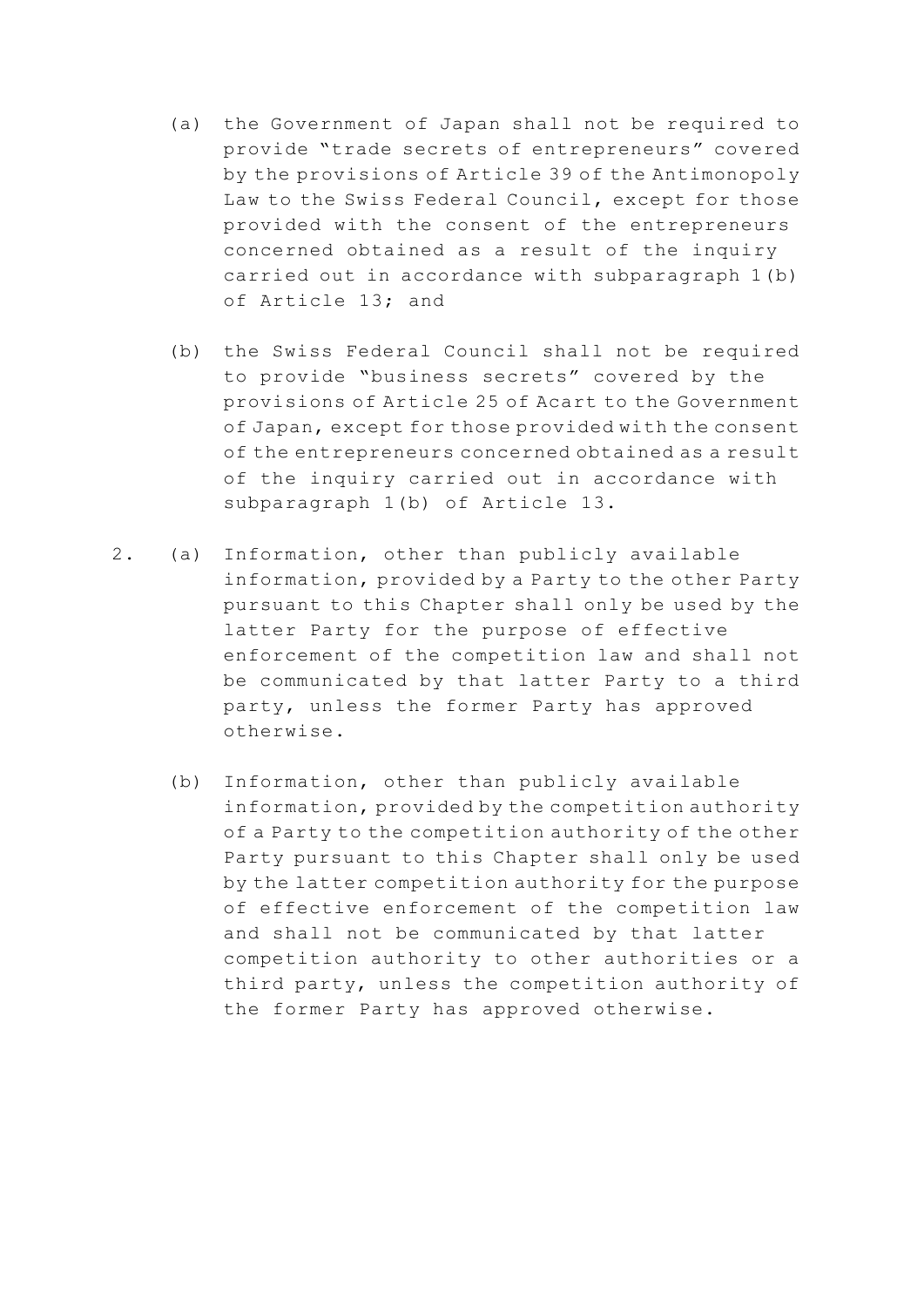3. Notwithstanding subparagraph 2(b), the competition authority of a Party which receives information, other than publicly available information, pursuant to this Chapter may, unless otherwise informed by the competition authority of the other Party, communicate such information, for the purpose of enforcement of competition law, to relevant law enforcement authorities of the former Party, which may use the information under the conditions stipulated in Article 19.

4. Each Party shall, in accordance with the laws and regulations of its Country, maintain the confidentiality of any information provided to it in confidence by the other Party pursuant to this Chapter.

5. A Party may require that information communicated pursuant to this Chapter be used subject to the terms and conditions it may specify. The Party receiving such information shall not use it in a manner inconsistent with such terms and conditions without the prior consent of the Party providing such information.

6. Each Party may limit the information it provides to the other Party when the other Party is unable to give the assurance requested by the former Party with respect to confidentiality or the limitations of purposes for which the information will be used.

### Article 19

Use of Information for Criminal Proceedings

1. In criminal proceedings carried out by a court or a judge of the Country of a Party, information, other than publicly available information, provided by the other Party pursuant to this Chapter, shall not be used.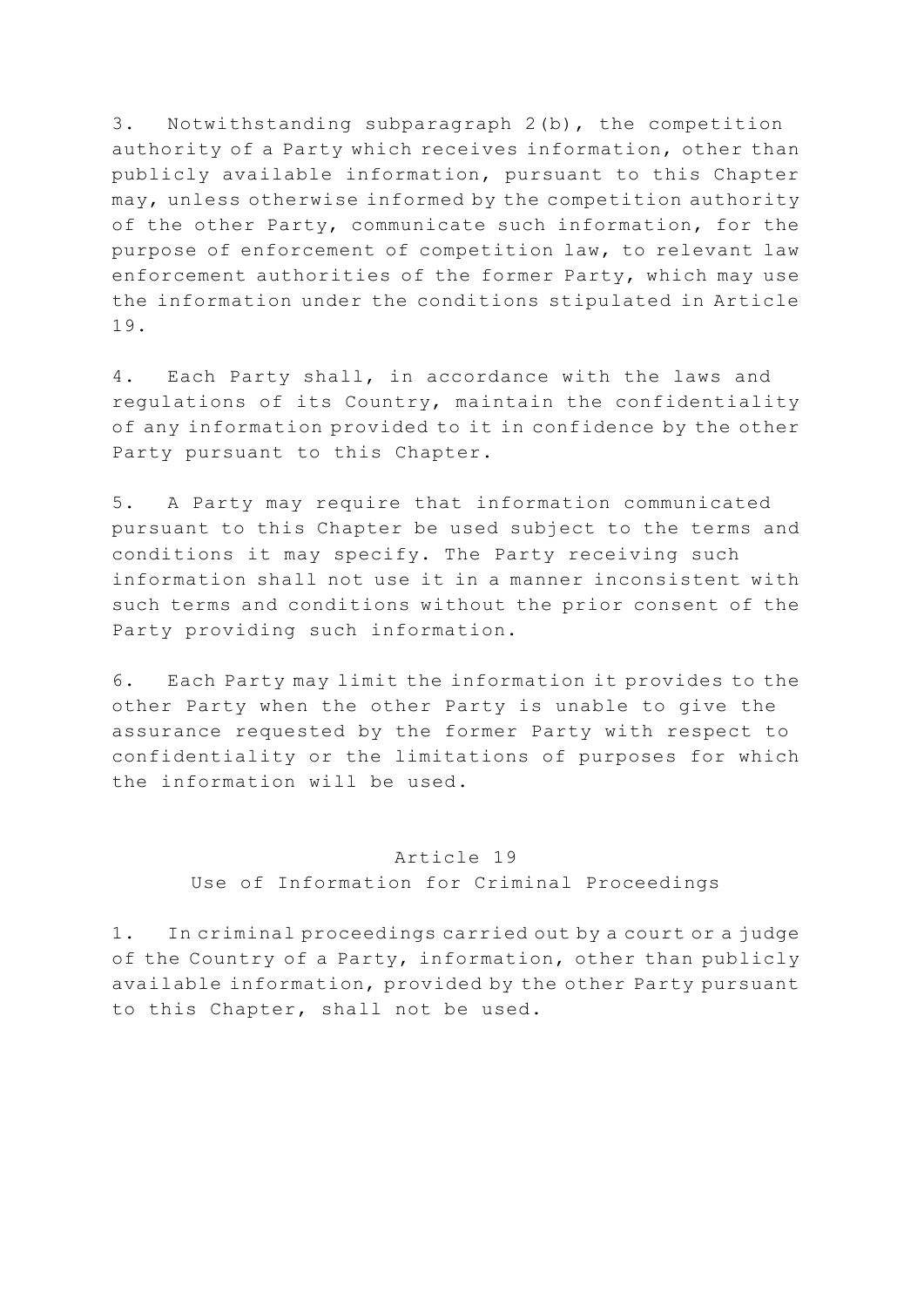2. Notwithstanding paragraph 1, in the event that information, other than publicly available information, provided by a Party pursuant to this Chapter is needed for presentation in criminal proceedings carried out by a court or a judge of the Country of the other Party, the latter Party shall request such information through the diplomatic channel or another channel established in accordance with the laws and regulations of the former Country. Based on the request, the former Party may provide such information in accordance with its laws and regulations through such channel.

## Article 20 Communications

 Unless otherwise provided for in this Chapter, communications under this Chapter may be directly carried out between the competition authorities. Notifications under Article 10 and requests under paragraph 1 of Article 14, however, shall be confirmed in writing through the diplomatic channel. Such confirmation shall be made as promptly as practically possible after the communication concerned between the competition authorities.

### Article 21 Miscellaneous

1. Detailed arrangements necessary to implement this Chapter may be made between the competition authorities.

2. Nothing in this Chapter shall prevent the Parties from seeking or providing assistance to one another pursuant to other bilateral or multilateral agreements or arrangements.

3. Nothing in this Chapter shall be construed to prejudice the policy or legal position of either Party regarding any issues related to jurisdiction.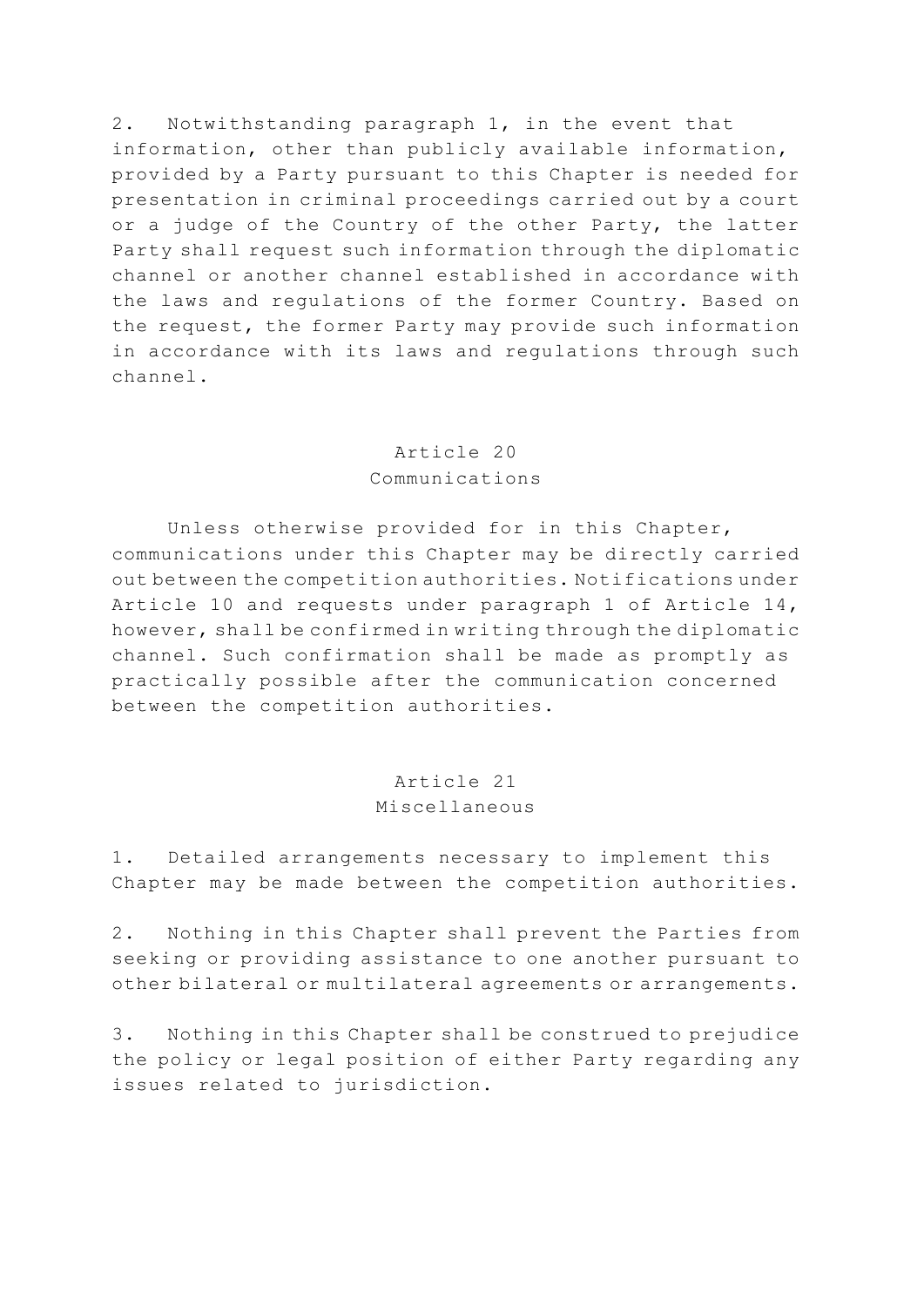4. Nothing in this Chapter shall be construed to affect the rights and obligations of a Country under other international agreements or arrangements or under its laws.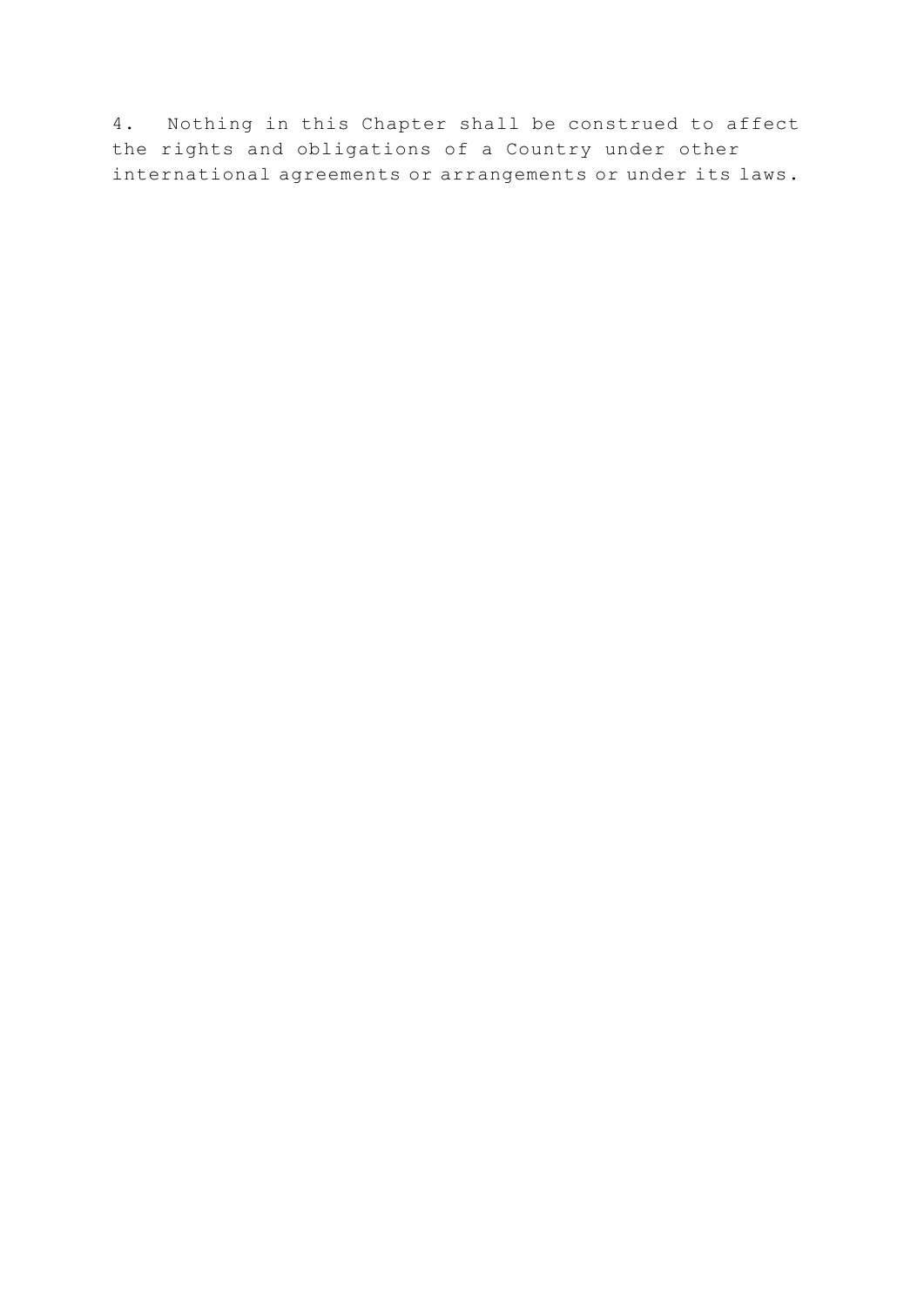#### Chapter 4

Promotion of a Closer Economic Relationship

Article 22 Contact Point

1. For the purposes of Chapter 13 of the Basic Agreement, the functions of the contact point of a Country designated pursuant to Article 149 of the Basic Agreement, shall be:

- (a) receiving concerns expressed by the other Country's enterprises regarding their business activities in the Country;
- (b) responding to the concerns referred to in subparagraph (a), where appropriate, in collaboration with the relevant authorities of the Country; and
- (c) reporting its findings to the Sub-Committee on Promotion of a Closer Economic Relationship established pursuant to Article 134 of the Basic Agreement regarding the exercise of the functions referred to in subparagraphs (a) and (b).

2. A Party may designate an authority which facilitates communications under paragraph 1 between the business sector of its Country and the contact point of the other Country, where appropriate, in cooperation with organisations affiliated with a Party.

3. Paragraphs 1 and 2 shall not be construed as preventing or restricting any contacts made by the business sector of a Country directly with relevant authorities of the other Country.